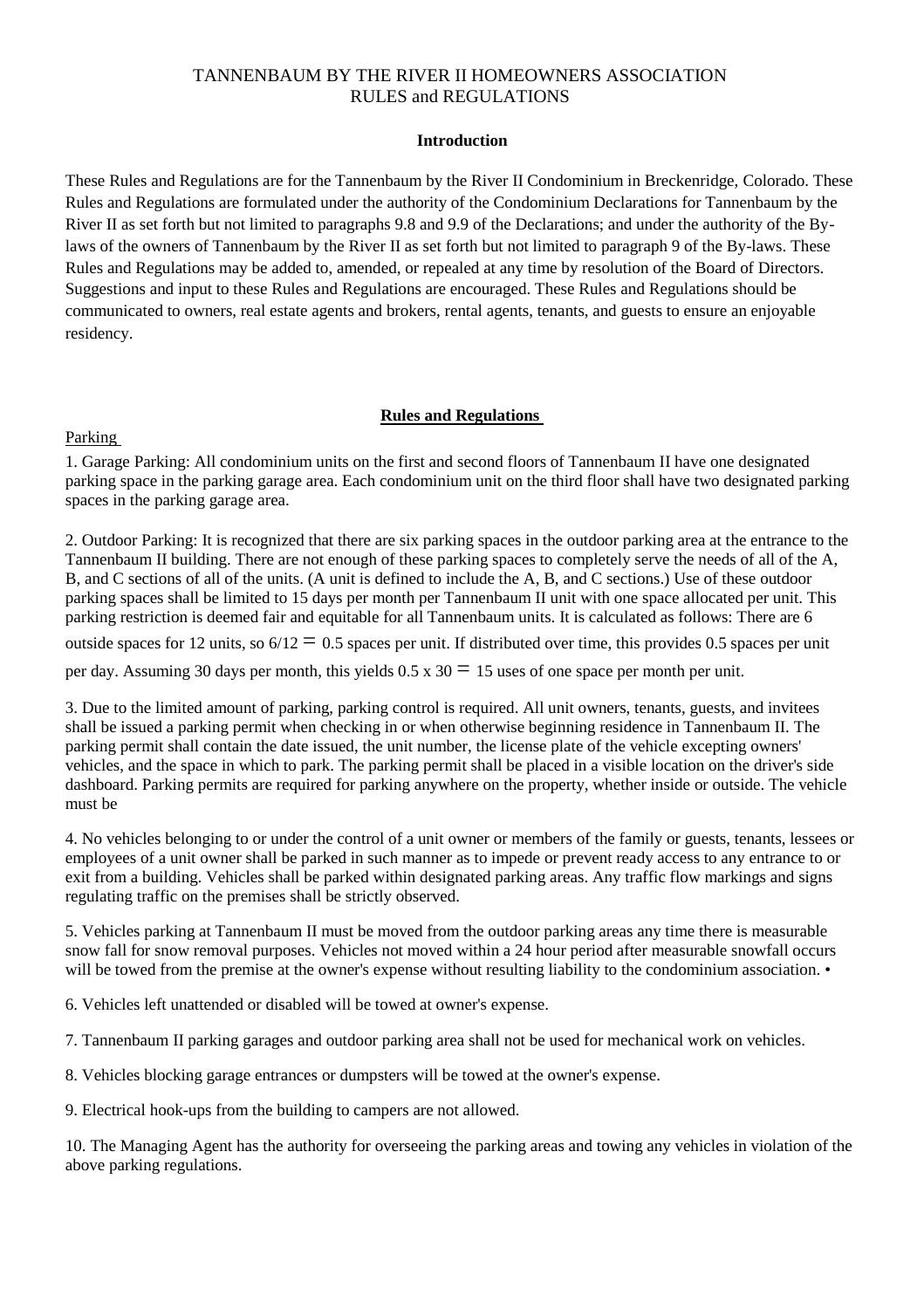#### Prohibition of Damage and Certain Activities

1. Long-term Rentals: An owner shall not rent, lease, or allow a sublease on a long-term basis of any locked-off room separate from the condominium portion of the same unit. A long-term lease or sublease shall be defined as any tenancy to the same party for more than thirty consecutive days.

2. For the safety of owners and guests, no lock-off bedroom shall contain kitchen appliances in excess of the following:

(a) a mini-refrigerator not to exceed 3 ft. in height, 3 ft. in width, and 3 ft. in depth,

- (b) a microwave oven, and
- (c) a coffee maker is permitted, but it must have an automatic shutoff.

Examples of prohibited appliances are hot plates, toasters, and toaster ovens.

3. No owner or resident shall make or permit any disturbing noises in the building or do anything that will interfere with the rights, comfort or convenience of other residents or tenants. No owner or resident shall play musical instruments or permit the operation of radios, televisions or stereos or other devices in such a manner as to

4. Each homeowner shall be responsible for all damage caused by his or her unit, families, friends, guests, agents, pets, etc., to other units and common areas regardless of whether such damage is caused by accident, negligence, or malice. Each homeowner shall pay for such damages and restitution promptly.

5. No barbecues other than natural-gas-fired units permanently installed on the decks shall be used or placed permanently or temporarily on the decks or on the exterior or interior walkways. Charcoal-burning units are an example of the prohibited barbecues.

#### Common Areas

1. Any common sidewalks, driveways, entrances, halls, stairways, passageways, and the elevator shall not be obstructed or used by any unit owner for any purpose other than to enter and exit from units.

2. No ski equipment, bicycles, scooters or similar vehicles shall be allowed to stand in the public hallways, common areas, or passageways.

3. The Association assumes no liability for nor shall it be liable for any loss or damage to articles stored in any common or other storage areas.

4. Any damage to the general common elements or common personal property caused by the owner or a child or children of a unit owner or their guests or the guests of a unit owner shall be repaired at the expense of that unit owner. To ensure their safety, children must be supervised while using common areas, which include the elevator.

5. No owner or resident shall install any plantings of any kind in the common areas without the prior approval of the Board.

6. Items determined to be "unsightly" by the Board shall not be permitted to remain on, or around the premises.

7. Flammable materials are not allowed in, on, or around the owner's premises.

#### Modification of Building Exterior

1. No work of any kind shall be done upon the exterior building walls or upon the general or limited common elements by any unit owner. Such work is the responsibility of the Association.

2. No owner, resident, or lessee shall install wiring for electrical or telephone installation or for any other purpose, nor shall any television or radio antenna, machines, or air conditioning units be installed on the exterior of the project including any part of the

3. No awnings, window air conditioning units, or ventilators shall be used in or about the building except as shall have been expressly approved by the Board. Also, no items shall be projected out of any window of the building without similar approval.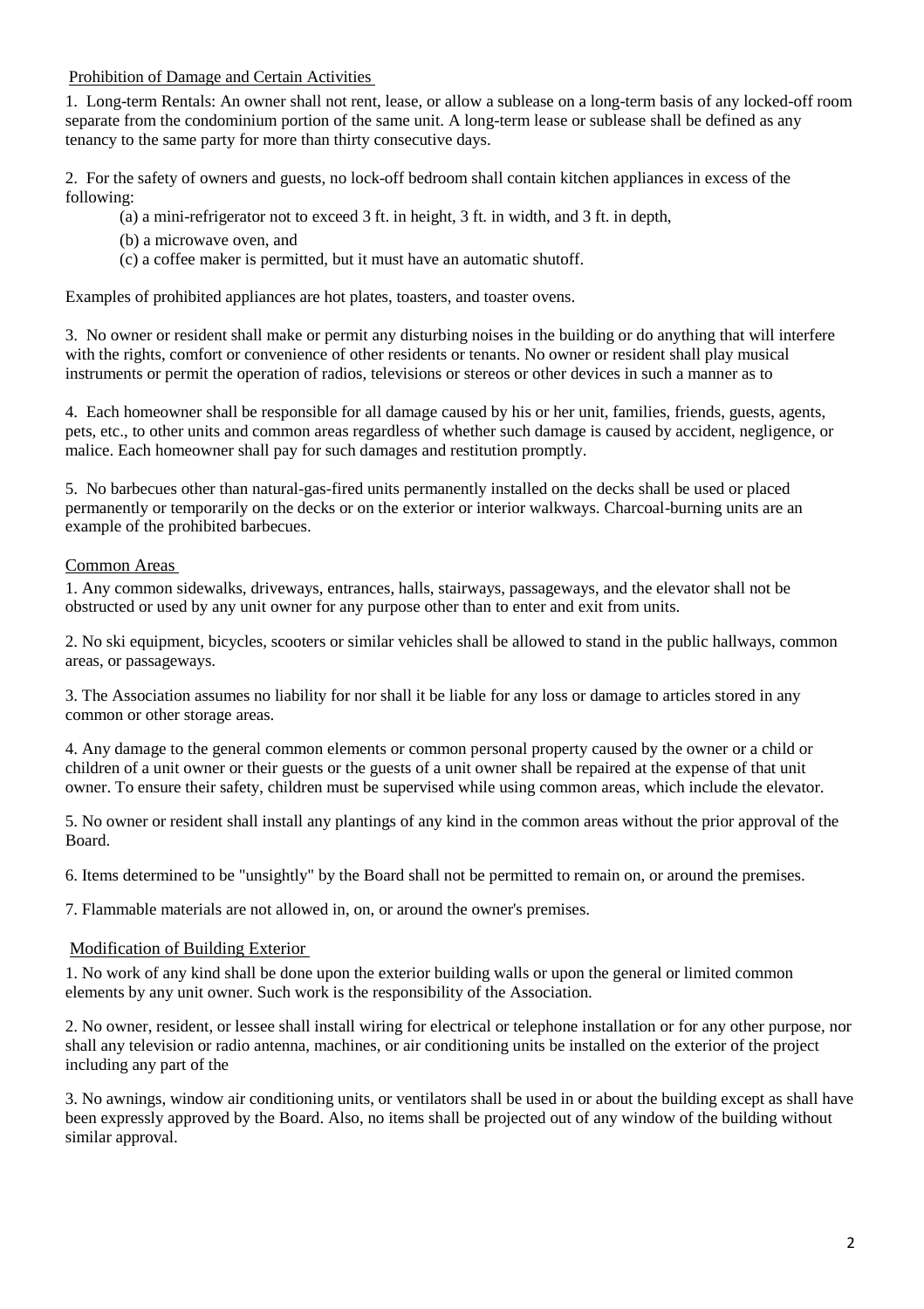4. The appearance of the building must be consistent and conform to the overall decor of the building. This includes exterior door decorations, window treatments, door mats, and porch deck contents.

a) Doors -Permanent modifications are not permitted. Temporary seasonal decorations are allowed.

b) Windows -The exterior-side appearance of drapes, curtains, shades, lights, hanging lights, etc., is to be such to give the building a more homogeneous appearance and not clash with the exterior building color. Temporary seasonal lighting is allowed.

## Rules Governing Animals

1. **Owners, their guests and family members may have pets at Tannenbaum II with the unit owner's permission**; however, the pets-must be under the owner's control (on a leash) at all times in accordance with the Town of Breckenridge pet ordinance. This control shall pertain not only to outside Tannenbaum II, but inside, in the common areas (elevator and hallways) of the building, as well.

2. **Lessees and renters** are not allowed to have pets at Tannenbaum II.

3. ADA rulings govern the rights of people with working dogs, such as seeing-eye dogs. Those rulings supersede any relevant parts of these Rules and Regulations.

4. The following rules shall apply to any pets:

(a) In no event shall such pet be permitted in any of the public areas of the Building or common areas unless carried or on a leash;

(b) Owner shall be responsible for any damage to the building or common areas caused by any pet;

(c) Owner shall be responsible for the removal and cleanup of any pet feces deposited in the building or common area;

(d) No owner may permit his or her pet to become a nuisance or menace to the community or any resident thereof;

(e) Any unleashed pets found running loose shall be reported by the management to the appropriate Town facility for removal from the property.

## Signs

- 1."No sign, notice, or advertisement shall be placed on any window or other part of the building, except as shall have been approved by the Board and except as in 2 and 3 below.
- 2. A real estate or "for sale" sign shall be allowed in the window of the respective unit only.

3. Temporary signs are allowed if they are for the benefit of all homeowners and the Association directly.

## Firewood and Fireplaces

- 1. Chopping of wood and the use of axes is expressly not permitted in the units.
- 2. Firewood is permitted to be stored on the decks.

3. Should the Town of Breckenridge impose "No-Burn" days or restrict the type and usage of wood-burning fireplaces and charcoal grills, these Rules shall be considered amended by such policies.

## Garbage and Trash

1. Disposition of garbage that is not disposed of in the kitchen sink garbage disposals and trash shall be only by the use of the trash dumpsters in the common area.

## Laundry Room

1. Only owners and residents are allowed to use the laundry facility at any time of the day. Laundry is not permitted to remain in the washers or dryers overnight, and any refuse is to be deposited in the garbage bins available in the laundry room. Any problems with the machines should be reported to the laundry company immediately. The phone number of the laundry company is posted in the laundry room.

2. Commercial use of the laundry room is prohibited.